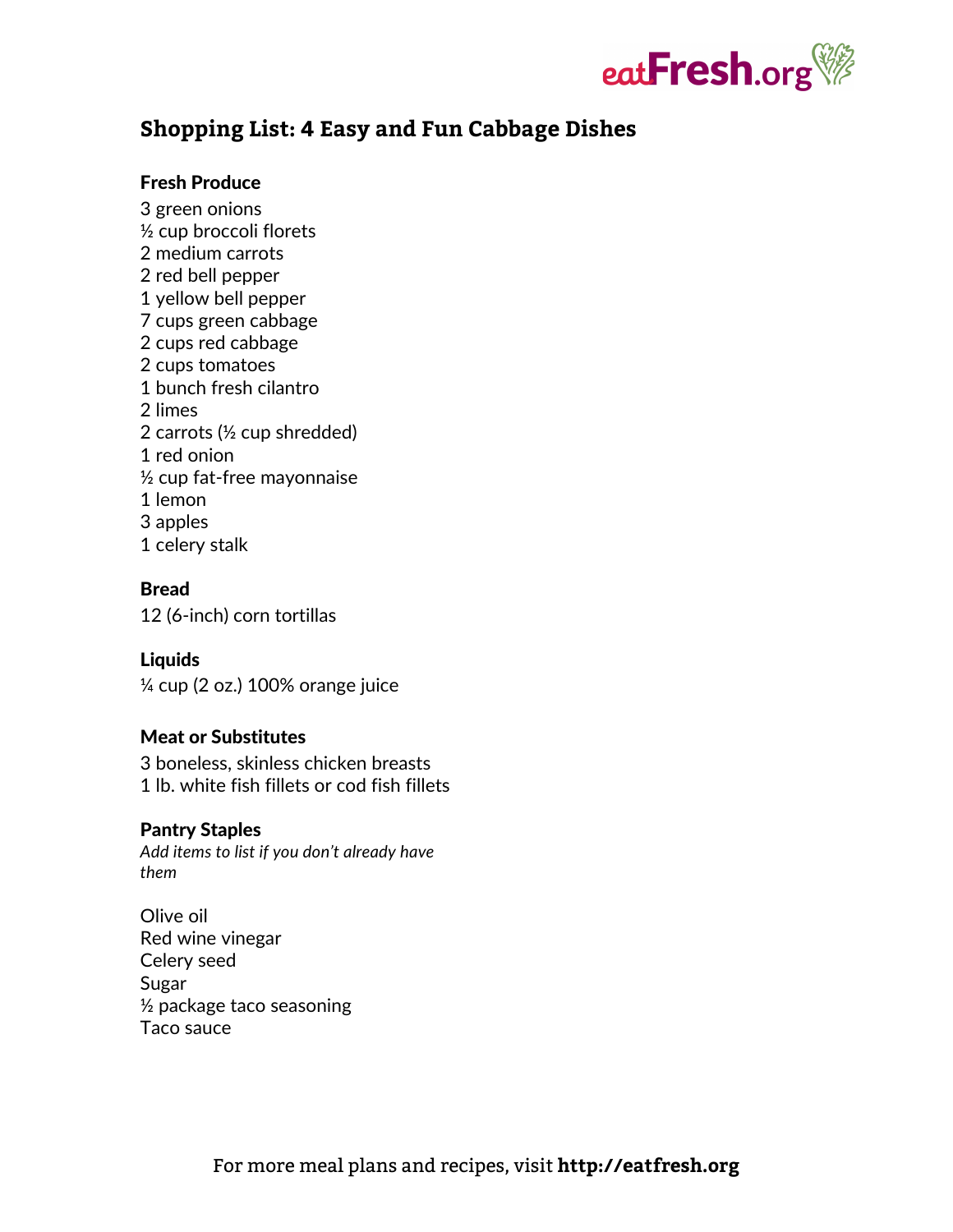

# **Apple Slaw**

*This slaw has the perfect sweetness and crunch that works great on a hot afternoon.*

Makes 4 servings. 2/3 cup per serving. Ready in 10 minutes.

### *Ingredients*

2½ apples 1 lemon 2 cups green cabbage 1 celery stalk ½ cup red bell pepper 1½ Tablespoons sugar ¼ cup low-fat mayonnaise

### *Directions*

- 1. Peel and core apples.
- 2. Dice apples and place in a large bowl.
- 3. Squeeze lemon juice over apples to help keep them from darkening.
- 4. Thinly slice cabbage to form thin strips.
- 5. Dice celery and bell pepper.
- 6. Add cabbage, celery and bell pepper to apples.
- 7. In a small container: mix mayonnaise and sugar.
- 8. Add mayonnaise mix to salad and mix well.
- 9. Serve.

Nutrition information per serving: Calories 120, Total Fat 5g, Carbohydrate 19g, Dietary Fiber 2g, Sodium 135mg

*Recipe Source: City and County of San Francisco, Department of Public Health, Nutrition Services and Mission Latino Family Partnership (MLFP)*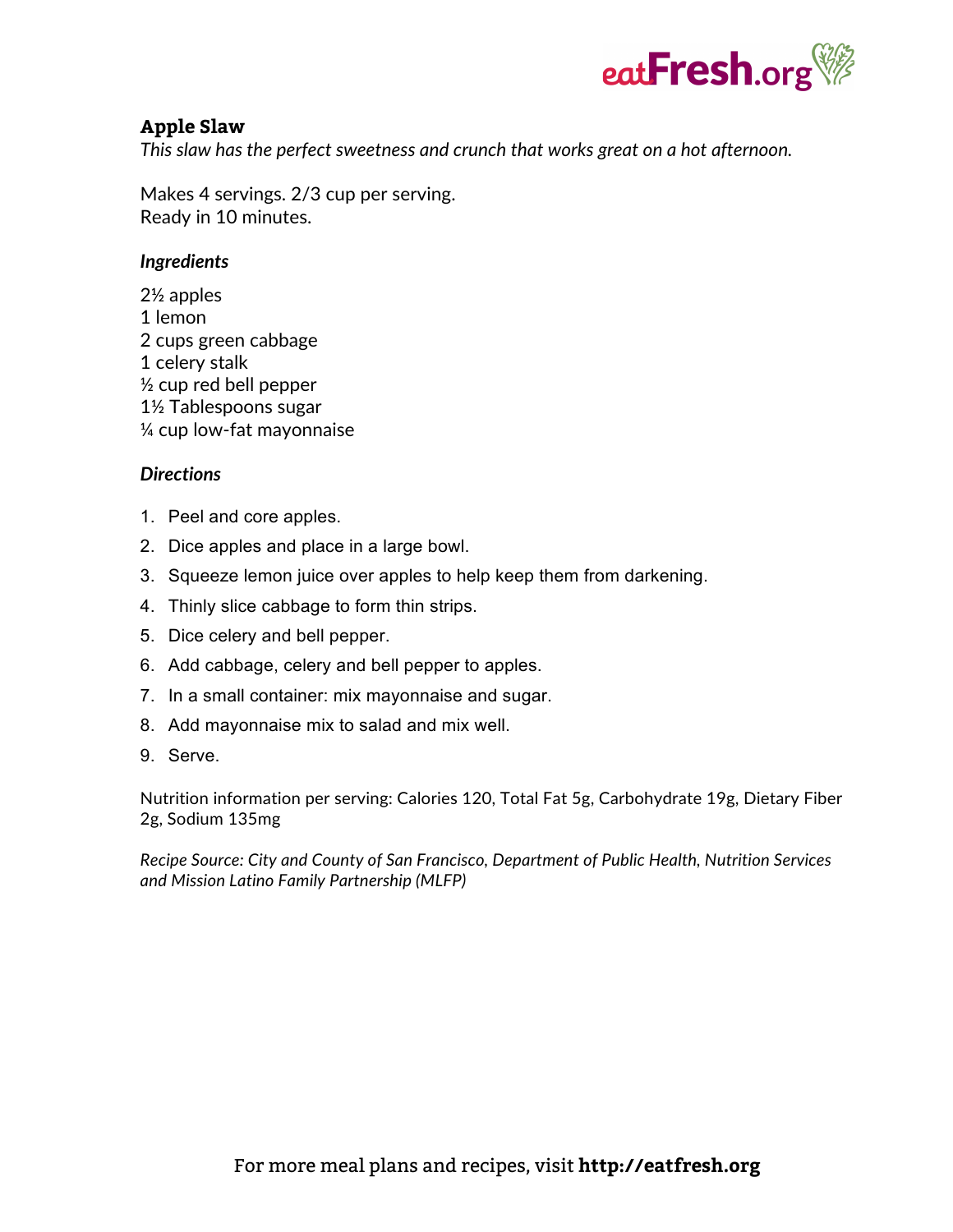

### **Simple Fish Tacos**

*Make your own restaurant-style fish tacos at home for a light and healthy dinner.*

Makes 6 servings. 2 tacos per serving. Ready in 25 minutes.

### *Ingredients*

- 1 pound cod or white fish fillets, cut into 1-inch pieces
- 1 Tablespoon olive oil
- 2 Tablespoons lemon juice
- ½ package taco seasoning
- 12 (6-inch) warmed corn tortillas
- 1 cup shredded red cabbage
- 1 cup shredded green cabbage
- 2 cups chopped tomatoes
- ½ cup nonfat sour cream
- Taco sauce to taste

Lime wedges for serving *(optional)*

### *Directions*

- 1. In a medium bowl, combine fish, olive oil, lemon juice, and seasoning mix; pour into a large skillet.
- 2. Cook, stirring constantly, over medium-high heat for 4 to 5 minutes or until fish flakes easily when tested with a fork.
- 3. Fill tortillas with fish mixture.
- 4. Top with cabbage, tomato, sour cream, and taco sauce. Serve with lime wedge, if desired.

Nutrition information per serving: Calories 239, Total Fat 5g, Saturated Fat 1g, Carbohydrate 32g, Protein 19g, Dietary Fiber 4g, Sodium 247mg

*Recipe Source: Nutrition Education and Obesity Prevention Branch (NEOPB)*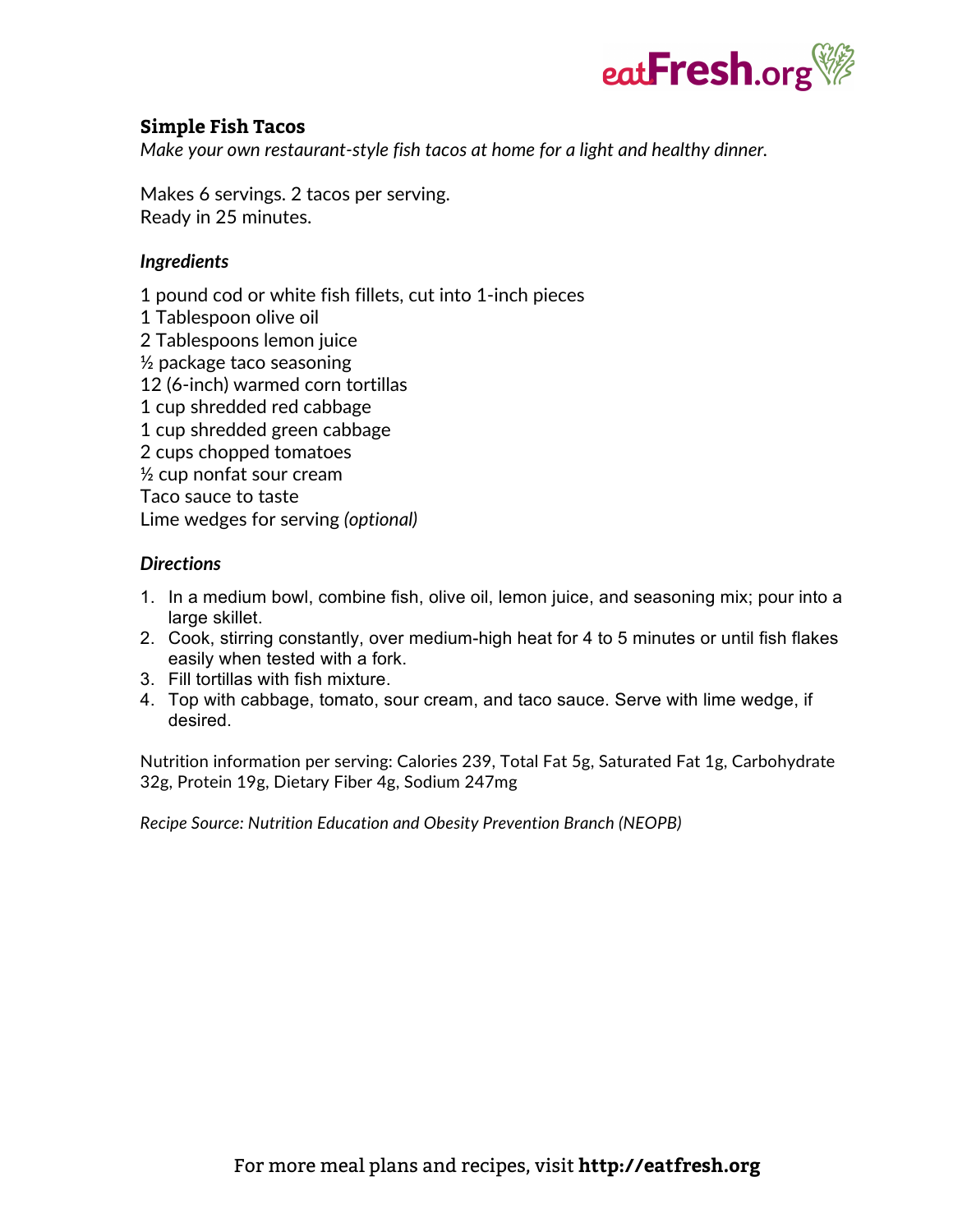

### **Rainbow Coleslaw**

*Pack with Oven Fried Chicken for a tasty picnic lunch.*

Makes 12 servings. ½ cup per serving. Ready in 15 minutes.

### *Ingredients*

2 cups thinly sliced red cabbage 2 cups thinly sliced green cabbage  $\frac{1}{2}$  cup chopped yellow or red bell pepper ½ cup shredded carrots 1⁄3 cup chopped red onion  $\frac{1}{2}$  cup fat free mayonnaise 1 tablespoon red wine vinegar ¼ teaspoon celery seed *(optional)* ½ cup lowfat cheddar cheese, cut into bite-size cubes

### *Directions*

1. In a large bowl, combine all the vegetables.

2. In a small bowl, mix mayonnaise, vinegar, and celery seed (if desired) to make a dressing.

3. Pour the dressing over the vegetable mixture and toss until well coated.

1. Toss salad with cheese and serve chilled.

Nutrition information per serving: Calories 30, Total Fat 1g, Saturated Fat 0g, Carbohydrates 4g, Protein 2g, Dietary Fiber 1g, Sodium 145mg

*Recipe Source: Nutrition Education and Obesity Prevention Branch (NEOPB)*